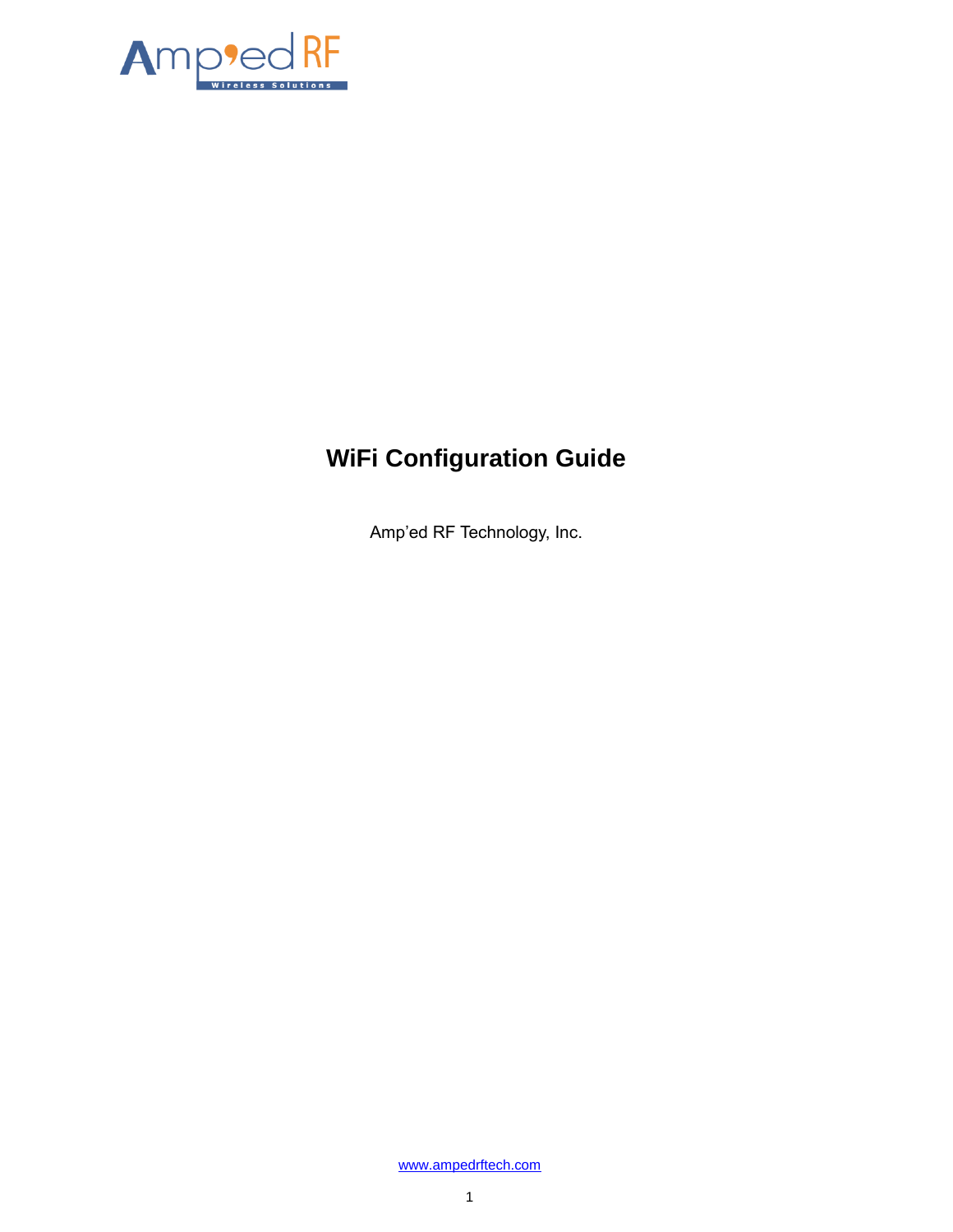

## **Configuration Commands**

This document describes the system configuration variables of the WiFi Serial Interface with their default and range. These values are stored in the non-volatile memory of the module.

#### **1. Usage**

1.1. Set/update

To set a configuration variable enter:

at+wf config xxxx = yyyy

Where "xxxx" is the variable name and "yyyy" is the value to set. A variable name may also be specified as "varzz". Where zz is the sequence number of the variable.

#### 1.2. Inquiry

An inquiry may be made using:

at+wf config xxxx

Where "xxxx" is the variable name. The reply will be the current setting.

1.3. Listing

All non-hidden variables may be listed using:

at+wf config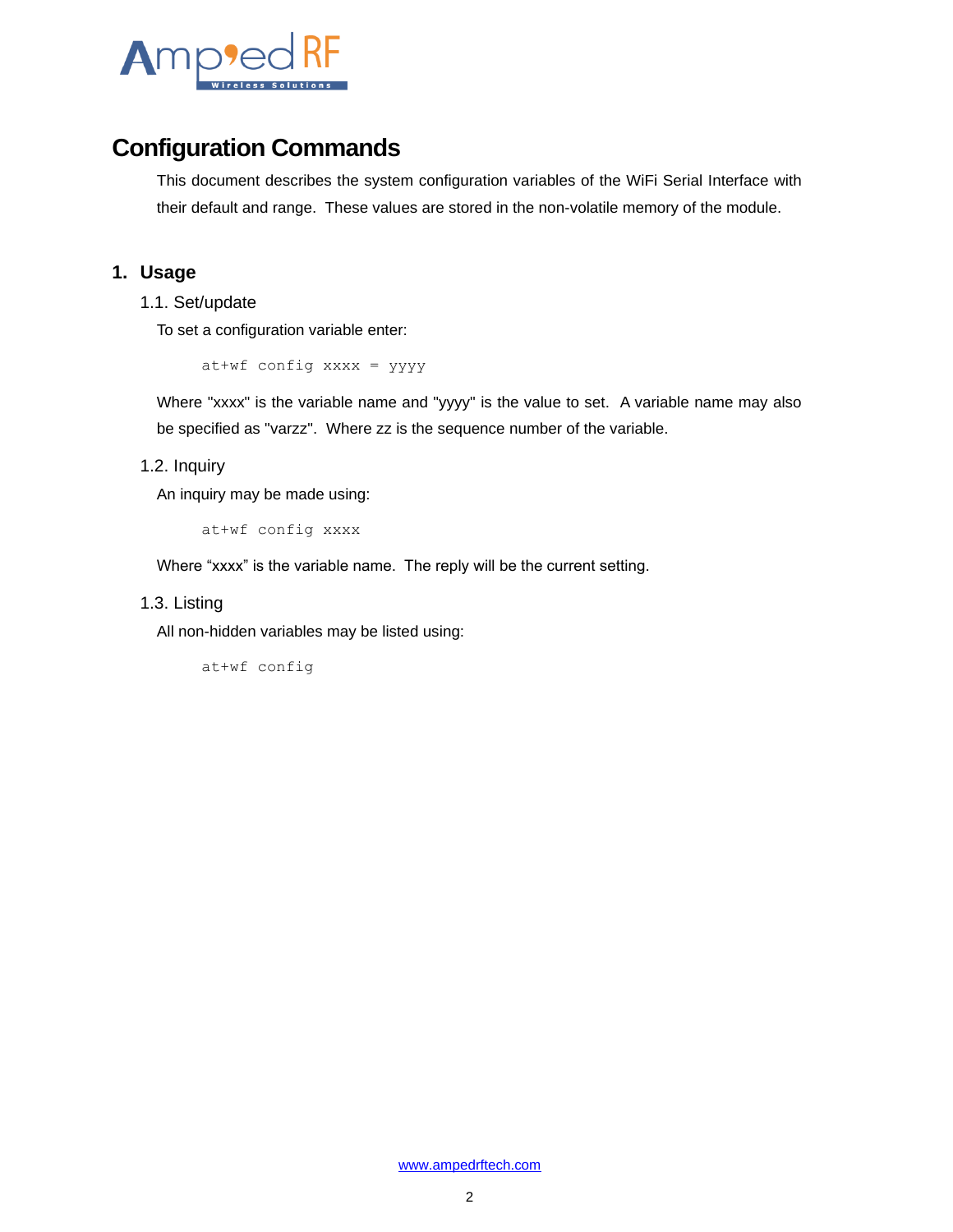

### **2. Configuration Parameters**

#### **System Configuration Settings - Version 4.2**

*Note: All changes require a Reset to take effect*

| Name                   | <b>Default</b> | Range                                                                                                 | <b>Description</b>                                                                                                     | V4.3         |  |  |  |
|------------------------|----------------|-------------------------------------------------------------------------------------------------------|------------------------------------------------------------------------------------------------------------------------|--------------|--|--|--|
| <b>BuildVersion</b>    | 151202A        |                                                                                                       | Date code version of the software (read<br>only)                                                                       | $\checkmark$ |  |  |  |
| DeviceName             | Amped WIFI     |                                                                                                       | Up to 20 characters are allowed (case<br>sensitive)                                                                    | $\checkmark$ |  |  |  |
| MAC_ADDR               | 00043e212345   |                                                                                                       | WiFiMAC address (read only)                                                                                            | ✓            |  |  |  |
|                        |                | true=enable DHCP                                                                                      |                                                                                                                        |              |  |  |  |
| <b>DHCPMode</b>        | true           | false=disable DHCP                                                                                    | DHCP on/off.                                                                                                           | ✓            |  |  |  |
| <b>IPAddress</b>       | 192.168.0.2    |                                                                                                       | A static IP address, when DHCP off or<br>failed, it will be used                                                       | ✓            |  |  |  |
| Netmask                | 255.255.255.0  |                                                                                                       | Netmask of the network                                                                                                 | ✓            |  |  |  |
| GateWay                | 192.168.0.1    |                                                                                                       | Gateway of the network                                                                                                 | $\checkmark$ |  |  |  |
| SSID                   | Amped RF       |                                                                                                       | ESSID of the Access Point connection<br>destination                                                                    | ✓            |  |  |  |
| PassPhrase             | 12345678       |                                                                                                       | Password of the Access Point to connect                                                                                | ✓            |  |  |  |
| AuthType               | 1              | 0=NONE<br>$1 = WPA2-PSK$                                                                              | WIFI encryption methods                                                                                                | $\checkmark$ |  |  |  |
| HostlPAddr             | 192.168.0.10   |                                                                                                       | Remote device's IP address                                                                                             | $\checkmark$ |  |  |  |
| <b>IPProtocol</b>      | 1              | 0=TCP Server<br>$1 = UDP$<br>2=TCP client                                                             | Protocol type                                                                                                          | ✓            |  |  |  |
| HostPort               | 2015           |                                                                                                       | Remote device's listen port number.                                                                                    | ✓            |  |  |  |
| LocalPort              | 2015           |                                                                                                       | Local listen port number.                                                                                              | $\checkmark$ |  |  |  |
| <b>UartBaudrate</b>    | 115200         | 2400, 4800, 9600,<br>19200, 38400, 57600,<br>115200, 230400,<br>460800, 921600                        | UART baudrate. Typical: 115200 and<br>921600                                                                           | ✓            |  |  |  |
| <b>UartParity</b>      | none           | odd, even, none                                                                                       | UART parity. Typical: none                                                                                             | ✓            |  |  |  |
| <b>UartDataBits</b>    | 8              | 8,9                                                                                                   | UART data bits per character. Typical:8                                                                                | ✓            |  |  |  |
| <b>UartStopBits</b>    | 1              | 0.5, 1, 1.5, 2                                                                                        | UART number of stop bits. Typical: 1                                                                                   | ✓            |  |  |  |
| <b>UARTFlowControl</b> | False          | True= enable UART<br>hardware<br>RTS/CTS<br>flow control<br>False=<br>disable<br>RST/CTS flow control | UART hardware flow control.                                                                                            | ✓            |  |  |  |
| <b>UartTimeout</b>     | 16             | $8 - 255$                                                                                             | Timeout used to determine the end of a<br>message in units of bit times. Typical: 16                                   | $\checkmark$ |  |  |  |
| ATReply                | AT-WF          |                                                                                                       | AT command reply prefix. All events that<br>are displayed are prefixed<br>by this<br>character string (case sensitive) | ✓            |  |  |  |
| HostEvents             | TRUE           | True=on; False=off                                                                                    | Host events display on/off.                                                                                            | ✓            |  |  |  |
| Hardware               | <b>WF43</b>    |                                                                                                       | Module hardware type. (read only)                                                                                      | $\checkmark$ |  |  |  |
| CpuMHz                 | 42             |                                                                                                       | Module's CPU speed: 42Mhz is supported                                                                                 | ✓            |  |  |  |
| DeviceMode             | <b>STA</b>     | $0 = STA$ ; $1 = AP$                                                                                  | WIFI module operation mode                                                                                             | ✓            |  |  |  |
| OutMtuSize             | 1400           | $1 - 1420$                                                                                            | Packet<br>size<br>οf<br><b>UART</b><br>received.<br>Typical: 1400                                                      | ✓            |  |  |  |
| MaxSTACount            | 5              | $1 - 12$                                                                                              | Maxim station number in AP mode.                                                                                       | ✓            |  |  |  |